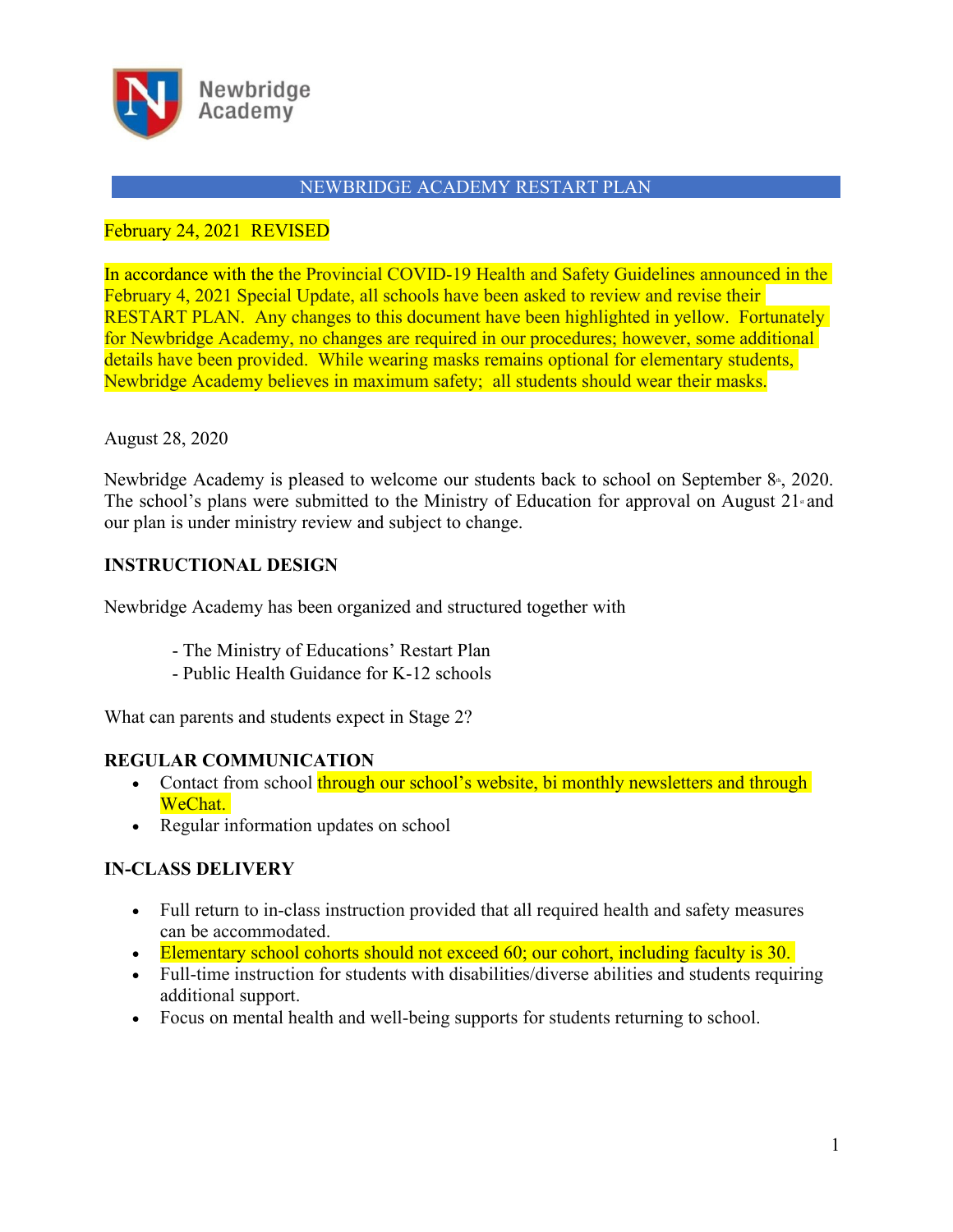

# **CURRICULUM, REPORT CARDS & ASSESSMENT**

- Provincial curriculum for all students at all grade levels.Regular report cards as per the Student Reporting Policy
- Regular assessments at the classroom and provincial level.
- FSAs- Foundations Skills Assessment will continue to take place for our Grade 4 students.
- Field Trips may continue to happen if it is done in an online format (ZOOM) or by visiting locations that have all COVID protocols in place. An attempt will be made to find curriculum based field trips that are outdoors and involve minimal touching.

## **ENHANCED HEALTH & SAFETY MEASURES**

- Parents will be asked to monitor their children daily for symptoms and not to send them to school if they are sick. Anyone who is sick will not be allowed in school.
- Students will be asked to wash their hands frequently, including. Before coming to school. They will have access to hand sanitizer when hand washing is not available.
- Additional stations have been placed outside classrooms to ensure maximum efficiency and opportunity to hand sanitize.
- Schools will continue to be cleaned more frequently, including classrooms and high touch areas.
- School and classrooms might look different.
- Increased spacing between students in classrooms and more individual and smaller group activities
- Wearing non-medical masks will be required for students and teachers and will be made available and provided upon request.
- Students will be asked to label their personal items and not to share them.
- Parents may need to remind children to minimize physical contact with their friends.
- Any full school celebrations will be done through ZOOM: i.e. Winter Festival, ChineseNew Year celebrations, Awards ceremonies, etc.
- Parent interactions will be minimized. If parents are required to be at school, all COVID protocols apply to all parents.

## **OUR SCHOOL**

For parents and students, the timing and organization of instruction will look very similar to last year. Students will be in class five days a week, with face to face instruction. The changes that parents and students (new and returning) are a result of health and safety protocols on class organization, movement and events.

Our Kindergarten to Grade 5 students will function as one cohort. We have the following classes: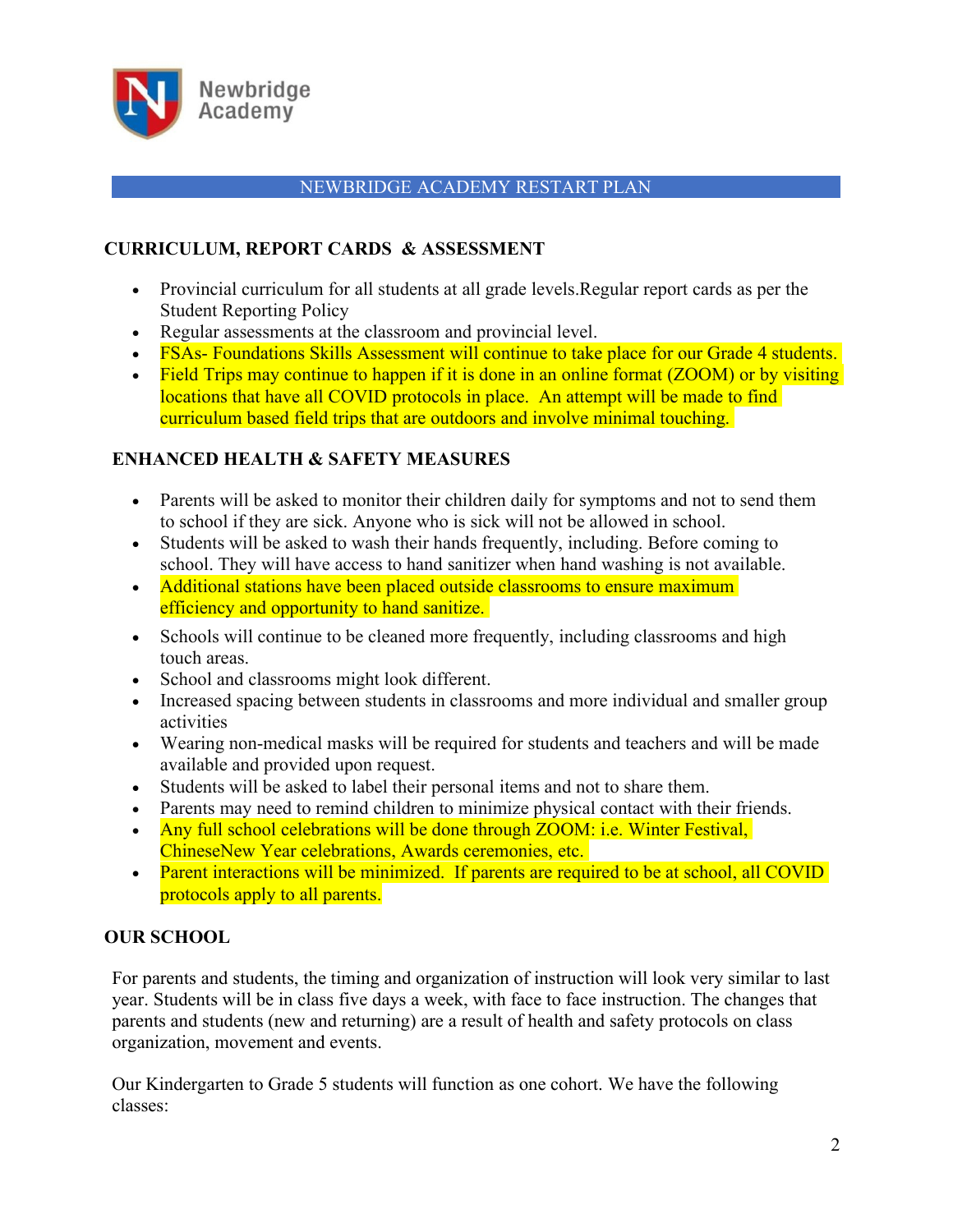

- Kindergarten- Grade 1
- Grade 2 and 3
- Grade 4 and 5

In general, our classes are by grade level for Chinese; however, the split classes stay together for the remainder of the day. Due to our size, we can also assemble as a whole school and still be well below the cohort size of 60. There will be an increased emphasis on using outdoors for physical education and lunch times.

# **Physical Distancing in Learning Groups**

Our faculty will all be trained and will follow the healthand safety guidelines for physical distancing and will wear masks/face shields when working.

## **Students with Diverse Needs and Abilities**

Some of our students require special attention, especially when it comes to one on one or small group English Language Instruction. This will continue as our faculty remains within our cohort and not shared with other schools or programs.

# **Health & Safety**

All of our school's health and safety protocols are guided by the Public Health Guidance for K- 12 Schools and the WorkSafe BC Guidelines.

Some further details include:

- Cleaning and disinfection schedules have altered to ensure that high touch services are cleaned and disinfected at least twice per day, and general cleaning of the school is done once per day as per the BCCDC (British Columbia Center for Disease Control) Guideline for Public Buildings.
- General cleaning of the premises will occur at least once per day. Frequently touched surfaces are intended to be cleaned at least twice per day.
- Teachers are asked or limit shared resources that students will touch as much as possible to reduce and limit the number of items and those that are not easily cleaned.
- Staff and students will be visually prompted with signage and verbal instructions to remain physically distanced as much as possible. This will be reinforced by all faculty. –
- Teachers are being asked to arrange their teaching spaces with increased distances between students and to utilize time outdoors with students when possible.

**Hand Hygiene**: Staff, students and parents will also be regularly reminded about the importance of diligent hand hygiene, specifically: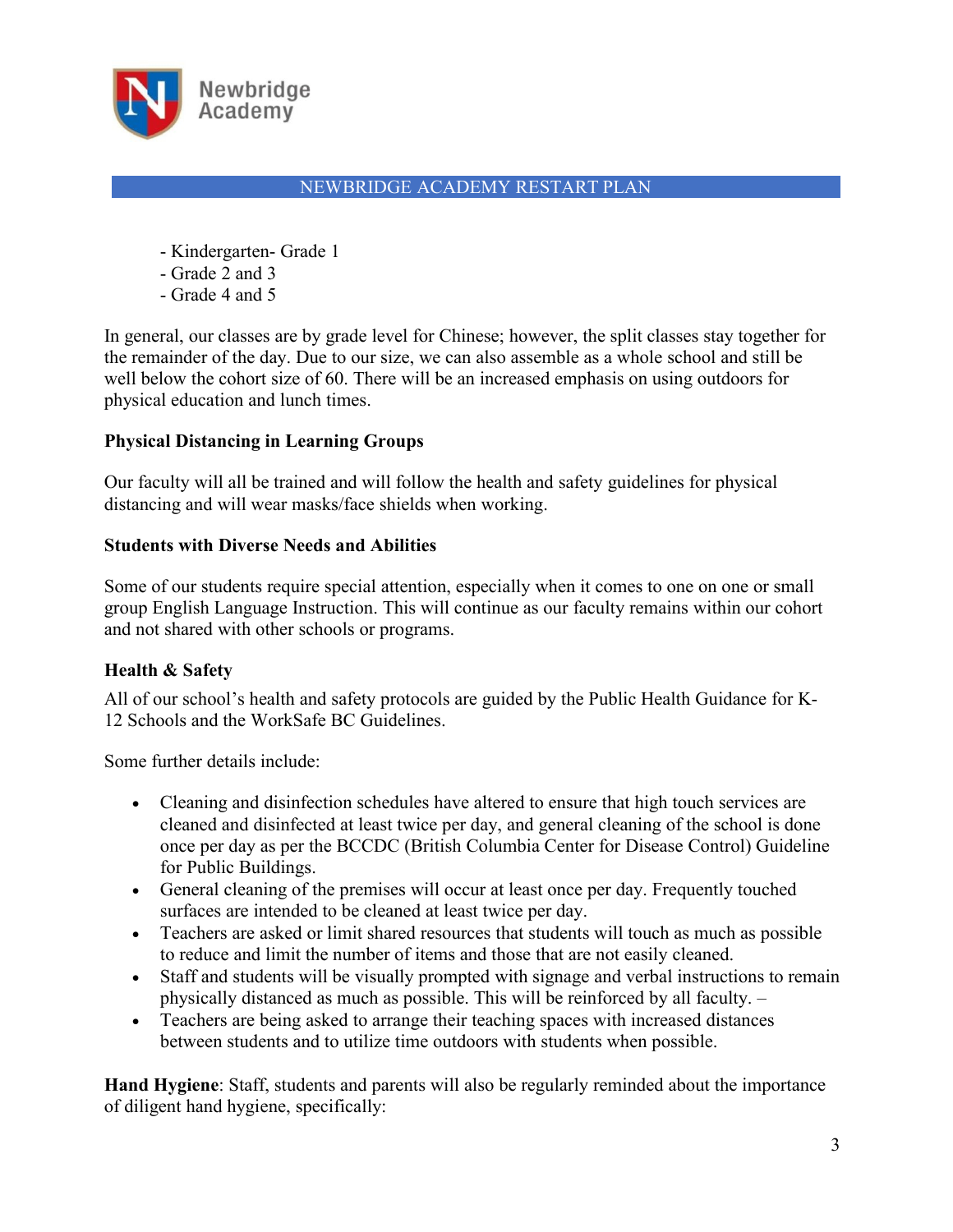

- Before leaving home
- Upon arrival at school
- Before and after any breaks
- Before and after eating
- Between different learning environments
- Before and after handling food or assisting students with eating
- After using the toilet
- After contact with body fluids (i.e. runny noses, spit, vomit, blood. etc.)
- After cleaning tasks
- After removing gloves
- After handling garbage
- Whenever hands are visibly dirty

**Respiratory Etiquette**: Students and staff should:

- Cough or sneeze into their elbow or a tissue. Throw away used tissues and immediately perform hand hygiene.
- Refrain from touching their eyes, nose or mouth with unwashed hands.
- Refrain from sharing any food, drinks, unwashed utensils, cigarettes and vaping devices.

Parents and staff can teach and reinforce these practices among students.

Personal protective equipment for students and staff (including reusable masks) that was required prior to COVID-19 continues to be available to employees who require it.

As requested by the Province, we have also placed an order for each staff member to receive two re-suable masks. They are set to arrive prior to the start of September  $8<sub>*</sub>$ , however, to be sure, please make sure the child also has some masks. At Newbridge Academy, we are expecting students to wear their masks when they are in their group settings; however, during recess, lich and PE classes, students will be allowed to remove their masks.

As outlined in the K-12 Guidance documentation from BCCDC, we have adopted the procedure recommended and requested that principals and site managers identify isolation areas. We have established and distributed information on the procedures to be used by our First Aid Attendants in keeping with the WSBC guidelines for treatment during COVID-19 and provided a training package on same.

A cleaning protocol has been established following the pickup of the ill person. Cleaning will take place prior to next use. Cleaning protocols meet the guidelines for public buildings as issued by BCCDC.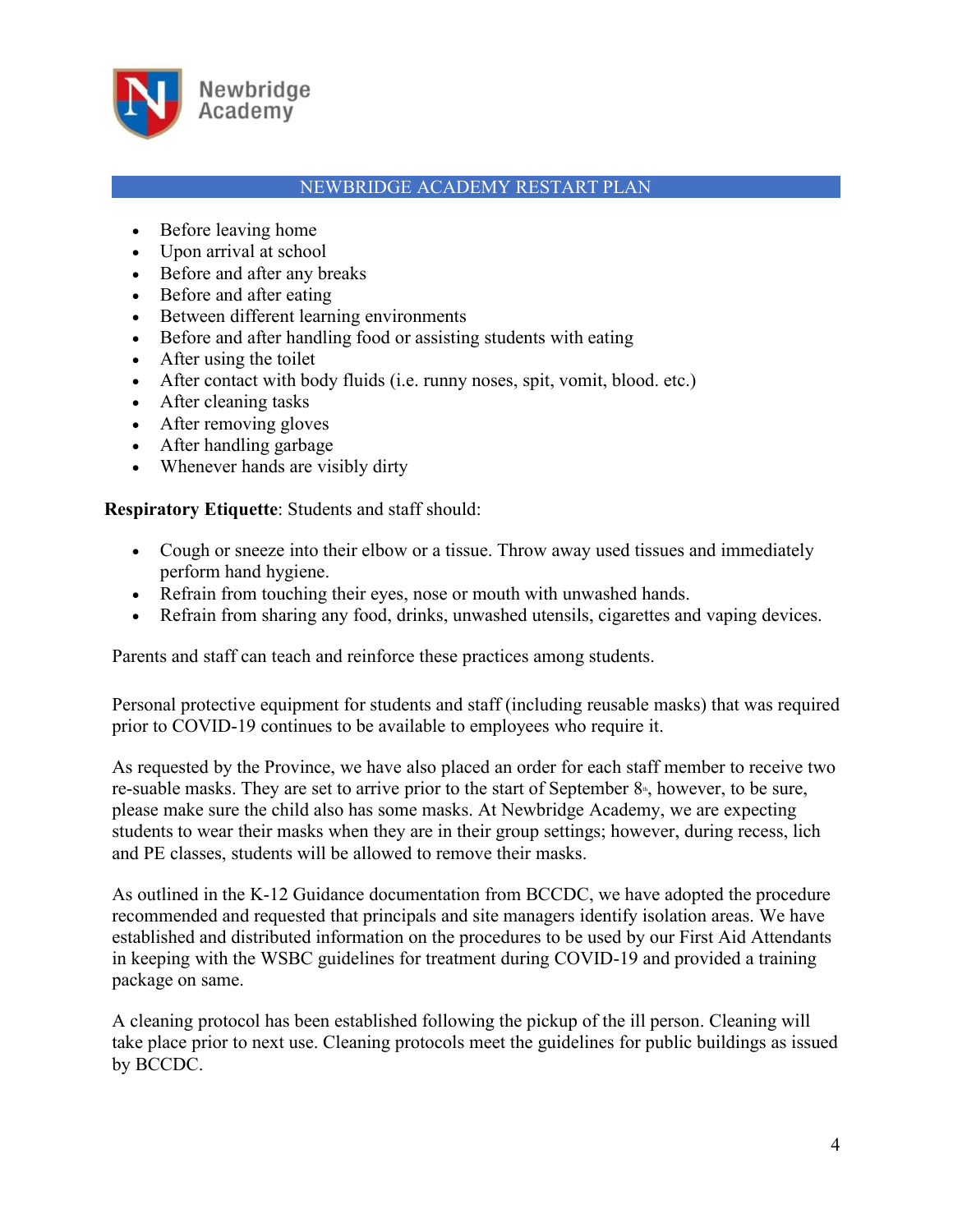

Ventilation systems will continue to be monitored to ensure they are functioning and our ongoing preventative maintenance program is in place to help ensure that they are meeting the ventilation requirements. We will be keeping windows open as much as possible.

# **Training for faculty**

Prior to the return to Stage 3 in June, and reviewed during our September professional development week, all staff were/are being provided information and training in the following:

Information on how to recognize signs and symptoms of COVID-19;

- How to access the Self-Assessment Tool if experiencing symptoms;
- What to do if they experience signs or symptoms of COVID-19 while at work;
- Restrictions on attending work if they have traveled outside of Canada for any reason for14 days following their return.
- The requirement to follow the recommendations of medical professionals or the Self- Assessment Tool to self-isolate, the requirement to report their absence and inform their supervisor;
- The School's Health & Safety Guidelines for working during Stage 2;
- Instructions on what to do if a student or fellow staff member reports illness or symptoms of COVID-19 while at school or work;
- Information on limitations, selection, use and care of personal non-medical masks;
- Staff information will be updated to include the new Stage 2 WSBC COVID-19 Safety Plan, updated Stage 2 Guidelines and information on the requirements on when and where they will be required to wear non-medical masks;

## **School Timetable**

Tuesday, September 8 – Thursday, September 10

Grades 4-5 Arrive at 8:30 am depart at 3:30 pm Grades 2-3 Arrive at 9:15 am depart at 3:30 pm Grades K-1 Arrive at 10:00 am depart at 3:30 pm

Friday, September 11 and onward

All students arrive by 8:30 am

#### **Notes:**

1. It is extremely important students arrive on time because when students are late, it delays the process for everyone.